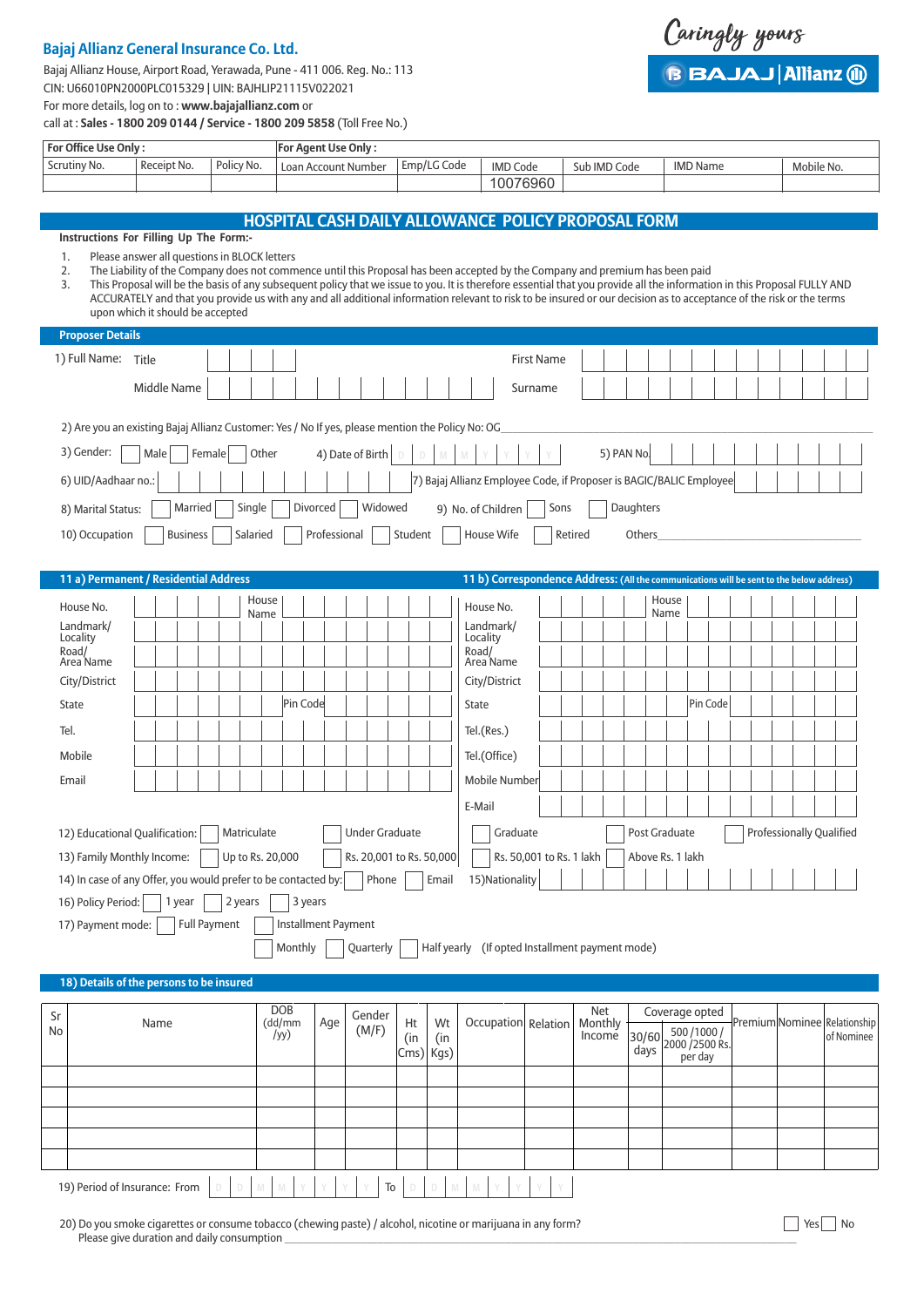| 21) Has any of the persons to be insured suffer from/or investigated for any of the following? |
|------------------------------------------------------------------------------------------------|
|------------------------------------------------------------------------------------------------|

| Disorder of the heart, or circulatory system, chest pain, high blood pressure, stroke, asthma any respiratory conditions, cancer tumor lump of any kind, diabetes,           |                              |  |
|------------------------------------------------------------------------------------------------------------------------------------------------------------------------------|------------------------------|--|
| hepatitis, disorder of urinary tract or kidneys, blood disorder, any mental or psychiatric conditions, any disease of brain or nervous system, fits (epilepsy) slipped disc, |                              |  |
| backache, any congenital/ birth defects/ urinary diseases, AIDS or positive HIV, If yes, indicate in the table given below.                                                  | $\sqrt{2}$ Yes $\sqrt{2}$ No |  |

| 22) Have any of your immediate family members (father, mother, brother or sister) have/ had diabetes, hypertension, cancer, heart attack, or stroke and at what age? |                      |  |
|----------------------------------------------------------------------------------------------------------------------------------------------------------------------|----------------------|--|
| If yes, was it before age 60 years or after 60 years?                                                                                                                | $\Box$ Yes $\Box$ No |  |

| Member Name | Relationship with Proposer | Disease Name | At what Age illness suffered |
|-------------|----------------------------|--------------|------------------------------|
|             |                            |              |                              |
|             |                            |              |                              |
|             |                            |              |                              |
|             |                            |              |                              |

Yes No

No Yes No

23) Please confirm, if any of the person to be insured is pregnant (For Females Only)If yes, please state how many months?

#### 24) Do you or any of the family members to be covered have/had any health complaints/met with any accident in the past 4 years and prior to 4 years and have been taking treatment, regular medication (self/ prescribed)or planned for any treatment / surgery / hospitalization? If the reply is YES for question 21 and 24 please share details in below table

| Sr. No | Name of the person | Name of the Illness<br>/injury suffered/<br>suffering in the<br>past 4 years | Treatment details | Date first<br>treated | Name of the<br>Illness /<br>injury suffered<br>any time inthe past<br>(prior to 4 years) | Treatment<br>details | Date first<br>treated | <b>Current Status</b><br>of the Illness/<br>Diseases/Injury |
|--------|--------------------|------------------------------------------------------------------------------|-------------------|-----------------------|------------------------------------------------------------------------------------------|----------------------|-----------------------|-------------------------------------------------------------|
|        |                    |                                                                              |                   |                       |                                                                                          |                      |                       |                                                             |
|        |                    |                                                                              |                   |                       |                                                                                          |                      |                       |                                                             |
|        |                    |                                                                              |                   |                       |                                                                                          |                      |                       |                                                             |
|        |                    |                                                                              |                   |                       |                                                                                          |                      |                       |                                                             |
|        |                    |                                                                              |                   |                       |                                                                                          |                      |                       |                                                             |

25) Has any proposal for life, critical illness or health related insurance on your life or lives ever been postponed, declined or accepted on special terms? If yes, give<br>details details\_\_\_\_\_\_\_\_\_\_\_\_\_\_\_\_\_\_\_\_\_\_\_\_\_\_\_\_\_\_\_\_\_\_\_\_\_\_\_\_\_\_\_\_\_\_\_\_\_\_\_\_\_\_\_\_\_\_\_\_\_\_\_\_\_\_\_\_\_\_\_

| 26) Family Doctor Details:                                                                                                                                                                                                                                                                                                                                                                                                                                                                                                                                                                                                                                                                                                                                                                                                                                                                                                                                                                                                                                                                                                                                                                                                                                                                                                                                                                                                                                                                                                                                                                                                                                         |                                                                                                                                                                                                                                                        |                        |                   |           |  |  |  |  |  |  |
|--------------------------------------------------------------------------------------------------------------------------------------------------------------------------------------------------------------------------------------------------------------------------------------------------------------------------------------------------------------------------------------------------------------------------------------------------------------------------------------------------------------------------------------------------------------------------------------------------------------------------------------------------------------------------------------------------------------------------------------------------------------------------------------------------------------------------------------------------------------------------------------------------------------------------------------------------------------------------------------------------------------------------------------------------------------------------------------------------------------------------------------------------------------------------------------------------------------------------------------------------------------------------------------------------------------------------------------------------------------------------------------------------------------------------------------------------------------------------------------------------------------------------------------------------------------------------------------------------------------------------------------------------------------------|--------------------------------------------------------------------------------------------------------------------------------------------------------------------------------------------------------------------------------------------------------|------------------------|-------------------|-----------|--|--|--|--|--|--|
| Name:                                                                                                                                                                                                                                                                                                                                                                                                                                                                                                                                                                                                                                                                                                                                                                                                                                                                                                                                                                                                                                                                                                                                                                                                                                                                                                                                                                                                                                                                                                                                                                                                                                                              |                                                                                                                                                                                                                                                        |                        |                   |           |  |  |  |  |  |  |
| Qualification:                                                                                                                                                                                                                                                                                                                                                                                                                                                                                                                                                                                                                                                                                                                                                                                                                                                                                                                                                                                                                                                                                                                                                                                                                                                                                                                                                                                                                                                                                                                                                                                                                                                     | Mobile                                                                                                                                                                                                                                                 |                        |                   |           |  |  |  |  |  |  |
| Address:                                                                                                                                                                                                                                                                                                                                                                                                                                                                                                                                                                                                                                                                                                                                                                                                                                                                                                                                                                                                                                                                                                                                                                                                                                                                                                                                                                                                                                                                                                                                                                                                                                                           |                                                                                                                                                                                                                                                        |                        |                   |           |  |  |  |  |  |  |
| Reg No:                                                                                                                                                                                                                                                                                                                                                                                                                                                                                                                                                                                                                                                                                                                                                                                                                                                                                                                                                                                                                                                                                                                                                                                                                                                                                                                                                                                                                                                                                                                                                                                                                                                            |                                                                                                                                                                                                                                                        |                        |                   |           |  |  |  |  |  |  |
|                                                                                                                                                                                                                                                                                                                                                                                                                                                                                                                                                                                                                                                                                                                                                                                                                                                                                                                                                                                                                                                                                                                                                                                                                                                                                                                                                                                                                                                                                                                                                                                                                                                                    |                                                                                                                                                                                                                                                        |                        |                   |           |  |  |  |  |  |  |
| 27) Payment Details<br>Cash                                                                                                                                                                                                                                                                                                                                                                                                                                                                                                                                                                                                                                                                                                                                                                                                                                                                                                                                                                                                                                                                                                                                                                                                                                                                                                                                                                                                                                                                                                                                                                                                                                        | <b>DD</b><br>Credit Card<br>Debit Card<br>Cheque<br>Cash                                                                                                                                                                                               |                        |                   |           |  |  |  |  |  |  |
| Amount                                                                                                                                                                                                                                                                                                                                                                                                                                                                                                                                                                                                                                                                                                                                                                                                                                                                                                                                                                                                                                                                                                                                                                                                                                                                                                                                                                                                                                                                                                                                                                                                                                                             | Transaction No.<br><b>Transaction Date</b><br><b>Bank Name</b><br><b>Branch</b>                                                                                                                                                                        |                        |                   |           |  |  |  |  |  |  |
|                                                                                                                                                                                                                                                                                                                                                                                                                                                                                                                                                                                                                                                                                                                                                                                                                                                                                                                                                                                                                                                                                                                                                                                                                                                                                                                                                                                                                                                                                                                                                                                                                                                                    |                                                                                                                                                                                                                                                        |                        |                   |           |  |  |  |  |  |  |
| <b>Payment Details</b>                                                                                                                                                                                                                                                                                                                                                                                                                                                                                                                                                                                                                                                                                                                                                                                                                                                                                                                                                                                                                                                                                                                                                                                                                                                                                                                                                                                                                                                                                                                                                                                                                                             |                                                                                                                                                                                                                                                        |                        |                   |           |  |  |  |  |  |  |
| Mode of Payment:                                                                                                                                                                                                                                                                                                                                                                                                                                                                                                                                                                                                                                                                                                                                                                                                                                                                                                                                                                                                                                                                                                                                                                                                                                                                                                                                                                                                                                                                                                                                                                                                                                                   | Cheque<br>DD                                                                                                                                                                                                                                           | Cash<br>Others         |                   |           |  |  |  |  |  |  |
| Cheque - Given by:                                                                                                                                                                                                                                                                                                                                                                                                                                                                                                                                                                                                                                                                                                                                                                                                                                                                                                                                                                                                                                                                                                                                                                                                                                                                                                                                                                                                                                                                                                                                                                                                                                                 | Father<br>Spouse                                                                                                                                                                                                                                       | Mother<br>Son/Daughter | Employer/Employee | Financier |  |  |  |  |  |  |
| GoGreen                                                                                                                                                                                                                                                                                                                                                                                                                                                                                                                                                                                                                                                                                                                                                                                                                                                                                                                                                                                                                                                                                                                                                                                                                                                                                                                                                                                                                                                                                                                                                                                                                                                            | To support our Go Green initiative, we will send policy copy link on your registered mobile number / email id. This is a digitally<br>signed valid document. Please tick the box, if you still want to receive physical copy of your insurance policy. |                        |                   |           |  |  |  |  |  |  |
| <b>Declaration*</b>                                                                                                                                                                                                                                                                                                                                                                                                                                                                                                                                                                                                                                                                                                                                                                                                                                                                                                                                                                                                                                                                                                                                                                                                                                                                                                                                                                                                                                                                                                                                                                                                                                                |                                                                                                                                                                                                                                                        |                        |                   |           |  |  |  |  |  |  |
| I hereby declare, on my behalf and on behalf of all persons proposed to be insured, that the above statements, answers and/or particulars given by me are true and<br>1.<br>complete in all respects to the best of my knowledge and that I am authorised to propose on behalf of these other persons.<br>I understand that the information provided by me will form the basis of the insurance policy, is subject to the Board approved underwriting policy of the insurer and that the<br>2.<br>policy will come into force only after full payment of the premium chargeable.<br>I further declare that I will notify in writing any change occurring in the occupation or general health of the life to be insured/proposer after the proposal has been submitted<br>3.<br>but before communication of the risk acceptance by the company.<br>I declare that I consent to the company seeking medical information from any doctor or hospital who/which at any time has attended on the person to be insured/proposer<br>4.<br>or from any past or present employer concerning anything which affects the physical or mental health of the person to be insured/proposer and seeking information from any<br>insurer to whom an application for insurance on the person to be insured /proposer has been made for the purpose of underwriting the proposal and/or claim settlement.<br>I authorize the company to share information pertaining to my proposal including the medical records of the insured/proposer for the sole purpose of underwriting the<br>5.<br>proposal and/or claims settlement and with any Governmental and/or Regulatory authority. |                                                                                                                                                                                                                                                        |                        |                   |           |  |  |  |  |  |  |
| Date $\frac{1}{\sqrt{2}}$<br>Signature/Thumb Impression of the Proposer                                                                                                                                                                                                                                                                                                                                                                                                                                                                                                                                                                                                                                                                                                                                                                                                                                                                                                                                                                                                                                                                                                                                                                                                                                                                                                                                                                                                                                                                                                                                                                                            |                                                                                                                                                                                                                                                        |                        |                   |           |  |  |  |  |  |  |
| Place:<br>Certified that the contents of the Proposal Form and documents have been fully explained to the Proposer and that he/they have fully understood the significance of the proposed<br>contract**                                                                                                                                                                                                                                                                                                                                                                                                                                                                                                                                                                                                                                                                                                                                                                                                                                                                                                                                                                                                                                                                                                                                                                                                                                                                                                                                                                                                                                                           |                                                                                                                                                                                                                                                        |                        |                   |           |  |  |  |  |  |  |
| Date $\frac{1}{\sqrt{2}}$                                                                                                                                                                                                                                                                                                                                                                                                                                                                                                                                                                                                                                                                                                                                                                                                                                                                                                                                                                                                                                                                                                                                                                                                                                                                                                                                                                                                                                                                                                                                                                                                                                          |                                                                                                                                                                                                                                                        |                        |                   |           |  |  |  |  |  |  |
| Place:<br>Signature (On behalf of Proposer)<br>*Please read declaration wordings carefully before signing the proposal form.<br>**This is required only where, for any reason, the Proposal Form and other connected papers are not filled by the Prospect/Proposer.                                                                                                                                                                                                                                                                                                                                                                                                                                                                                                                                                                                                                                                                                                                                                                                                                                                                                                                                                                                                                                                                                                                                                                                                                                                                                                                                                                                               |                                                                                                                                                                                                                                                        |                        |                   |           |  |  |  |  |  |  |
|                                                                                                                                                                                                                                                                                                                                                                                                                                                                                                                                                                                                                                                                                                                                                                                                                                                                                                                                                                                                                                                                                                                                                                                                                                                                                                                                                                                                                                                                                                                                                                                                                                                                    |                                                                                                                                                                                                                                                        |                        |                   |           |  |  |  |  |  |  |
| Section 41 of Insurance Act 1938 as amended by Insurance Laws Amendment Act, 2015 (Prohibition of Rebates):<br>No person shall allow or offer to allow either directly or indirectly, as an inducement to any person to take out or renew or continue an insurance in respect of any kind of risk relating to lives<br>or property in India, any rebate of the whole or part of the commission payable or any rebate of the premium shown on the policy, nor shall any person taking out or renewing a policy                                                                                                                                                                                                                                                                                                                                                                                                                                                                                                                                                                                                                                                                                                                                                                                                                                                                                                                                                                                                                                                                                                                                                      |                                                                                                                                                                                                                                                        |                        |                   |           |  |  |  |  |  |  |

accept any rebate, except such rebate as may be allowed in accordance with the published prospectus or tables of the insurer. Any person making default in complying with the provisions

of this section shall be punishable with fine which may extend to rupees ten lakh.